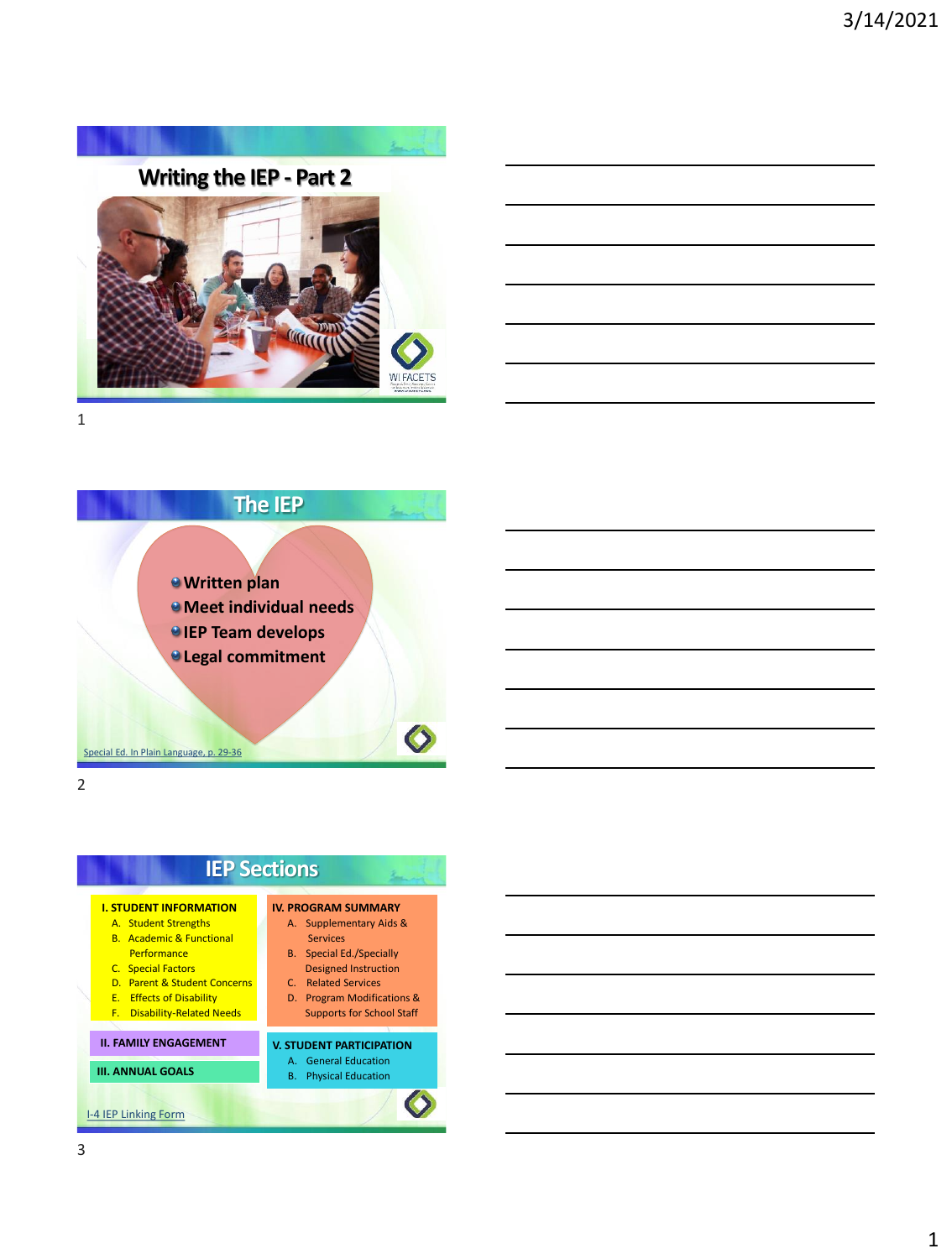

4

# **1. A. Student Strengths**

Strengths, interests, preferences:

- **Talents**
- **Interests**
- **•** Skills Academic, vocational, communication
- **•** Social-emotional behaviors



5

# **1.A. Student Strengths**

- <sup>o</sup> [Strengths Checklist](https://tinyurl.com/snvmaws)
- **[Positive Student Profile](https://wspei.org/documents/positive-student-profile.pdf)**
- [My Snapshot](https://wspei.org/documents/mysnapshot-3.20.2019.pdf)

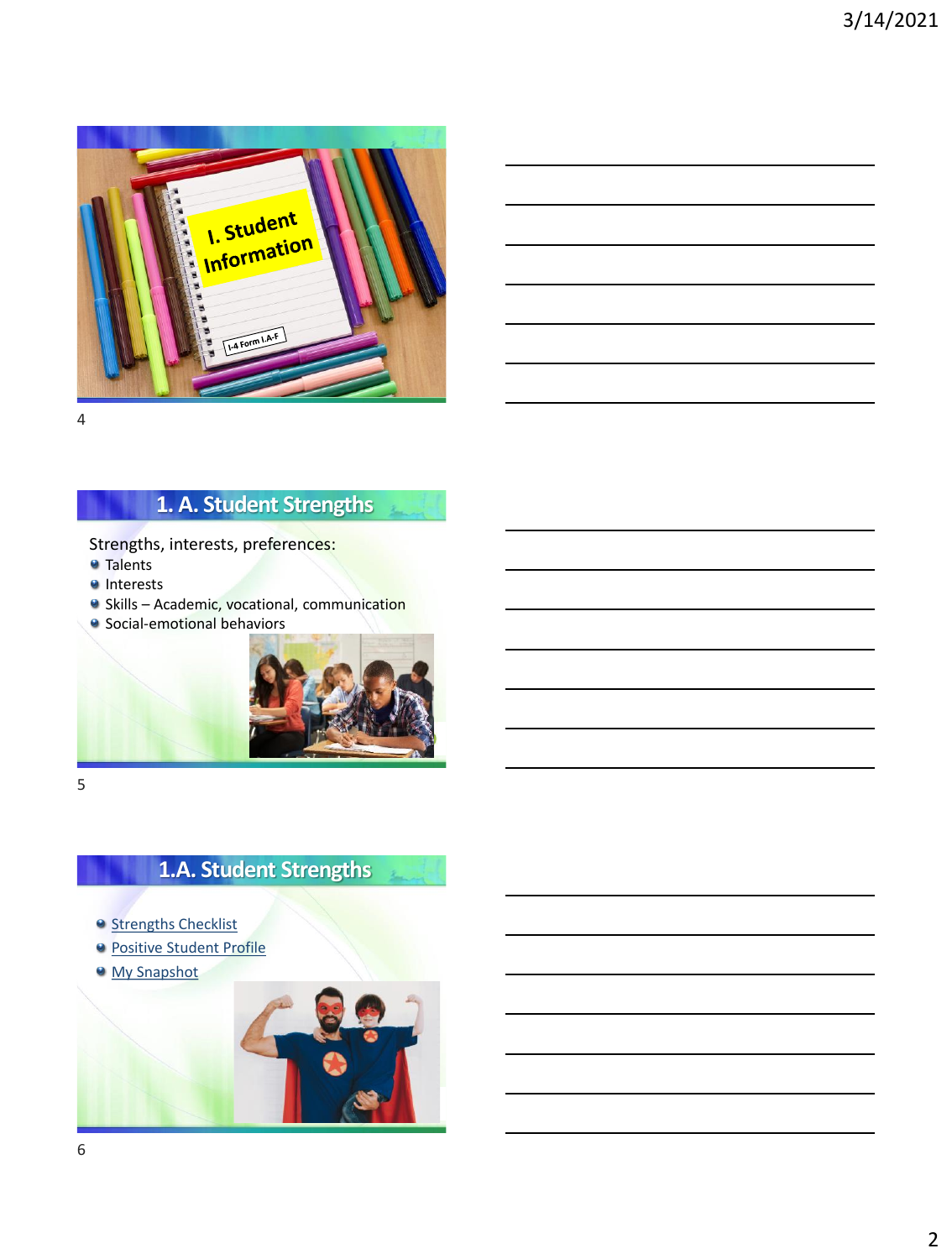## **1. A. Student Strengths**

**Example 1: Marquis** is an eager student. He reads best during circle time. He puts effort into making friends & keeping them. He recognizes all peers and teachers by name (great visual memory). He likes trains, video games, and reading comic books. He likes taking things apart to see how they work. He likes music, his Ninja class, and can swim.



7

#### **1.A. Student Strengths**

**Example 2: Karley** likes to work independently. She asks for help when needed. She follows routines well. She has a strong number sense and does 2-digit subtractions in her head. She enjoys being read to. Karley learns best when key concepts are reviewed frequently. She likes doing puzzles and camping with her family. She loves her dog and is confident and gentle with animals.



8

#### **1. B. Present Level**

#### **Present Level of Academic Achievement & Functional Performance**

- "Present Level" (PLAAFP)
- **Strengths, abilities**
- What helps or interferes with learning
- Areas of NEED

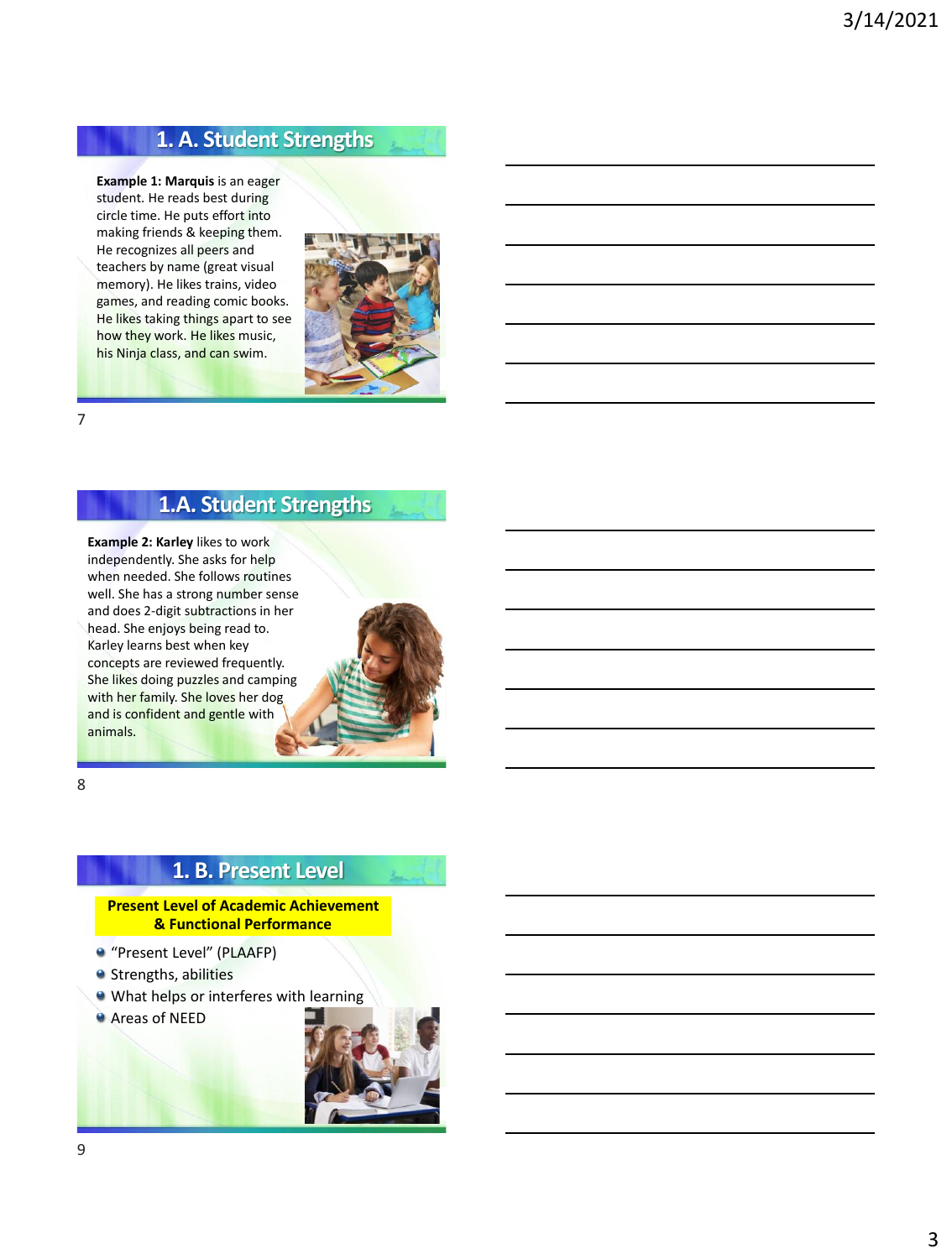### **1. B. Present Level**

#### **Progress in the general education curriculum**

- <sup>o</sup> Compared to age/grade level
- Academic Achievement
- **•** Functional Performance (non-academics)
- **Parent information**



10

#### **1. B. Present Level**

**Objective, measurable, baseline data** 

**Example:** 

*Results of standardized testing (Woodcock-Johnson Revised) show Mario's basic reading skills are beginning-4th grade level (standard score=89). His basic writing skills are at a 3.7 grade level (standard score=81).*



11

### **1. B. Present Level**

**Example:** *David's basic reading & writing is significantly below his ability. David makes errors when he reads & has trouble decoding long words. His comprehension skills are strong. He uses context & picture cues* 

*to help him understand what he is reading*.



<https://www.parentcenterhub.org/present-levels/>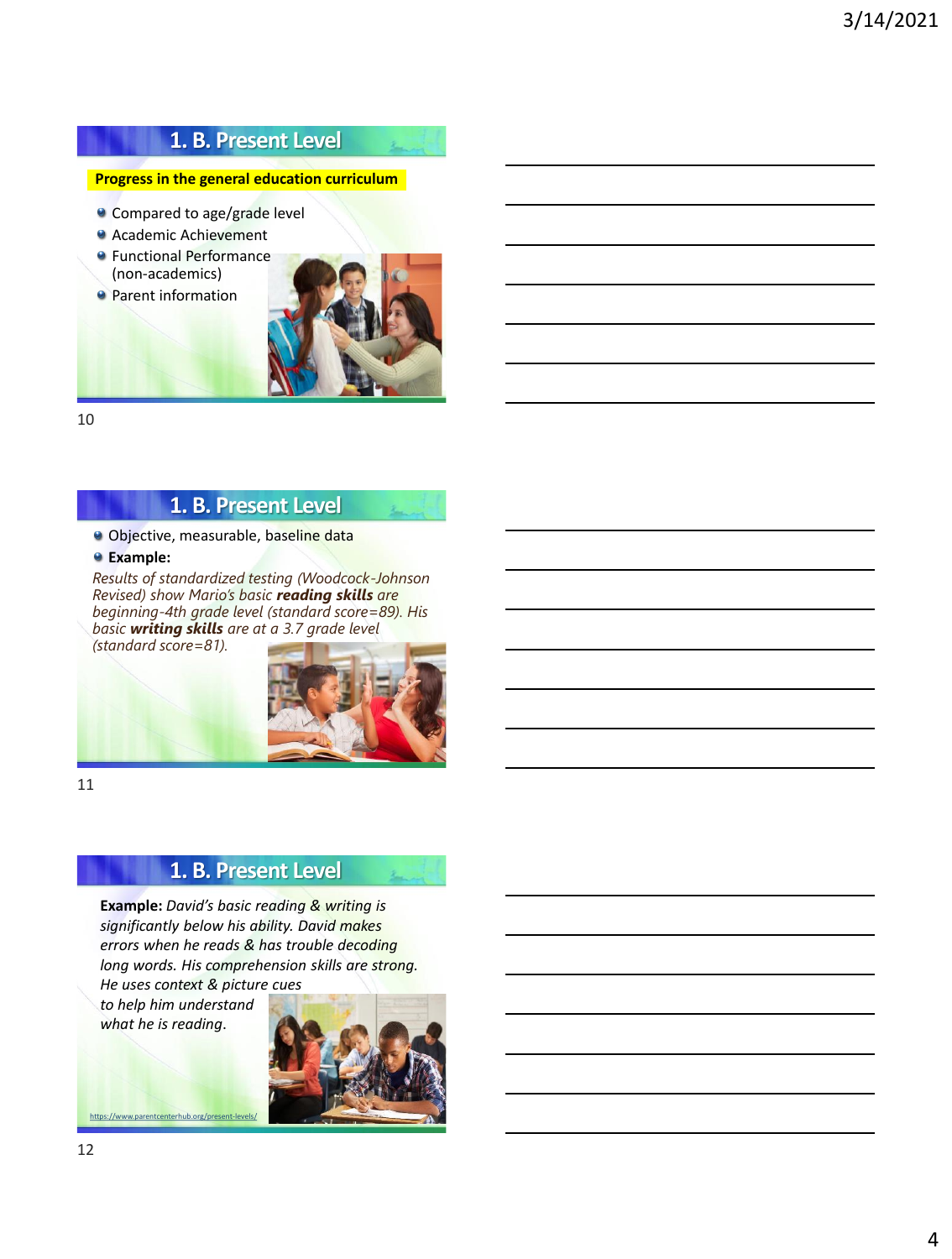# **I.C. Special Factors**

- 1. Behavior (FBA, PBIS, DPI Bulletin [#07.01](https://dpi.wi.gov/sped/laws-procedures-bulletins/bulletins/07-01))
- 2. English Learner
- 3. Braille (Form ER-3)
- 4. Communication needs
- 5. Assistive technology (AT)



L.

13

## **I. C. Assistive Technology**

- Accessible Educational Materials
- **Print Disability child can't read or process** printed text
- **WI MAC, WI AEM Center**



14

# **I.D. Parent/Student Concerns**

- **Prepare a list of concerns**
- **Include list as written in IEP**
- **IEP Team must address** concerns as develop IEP

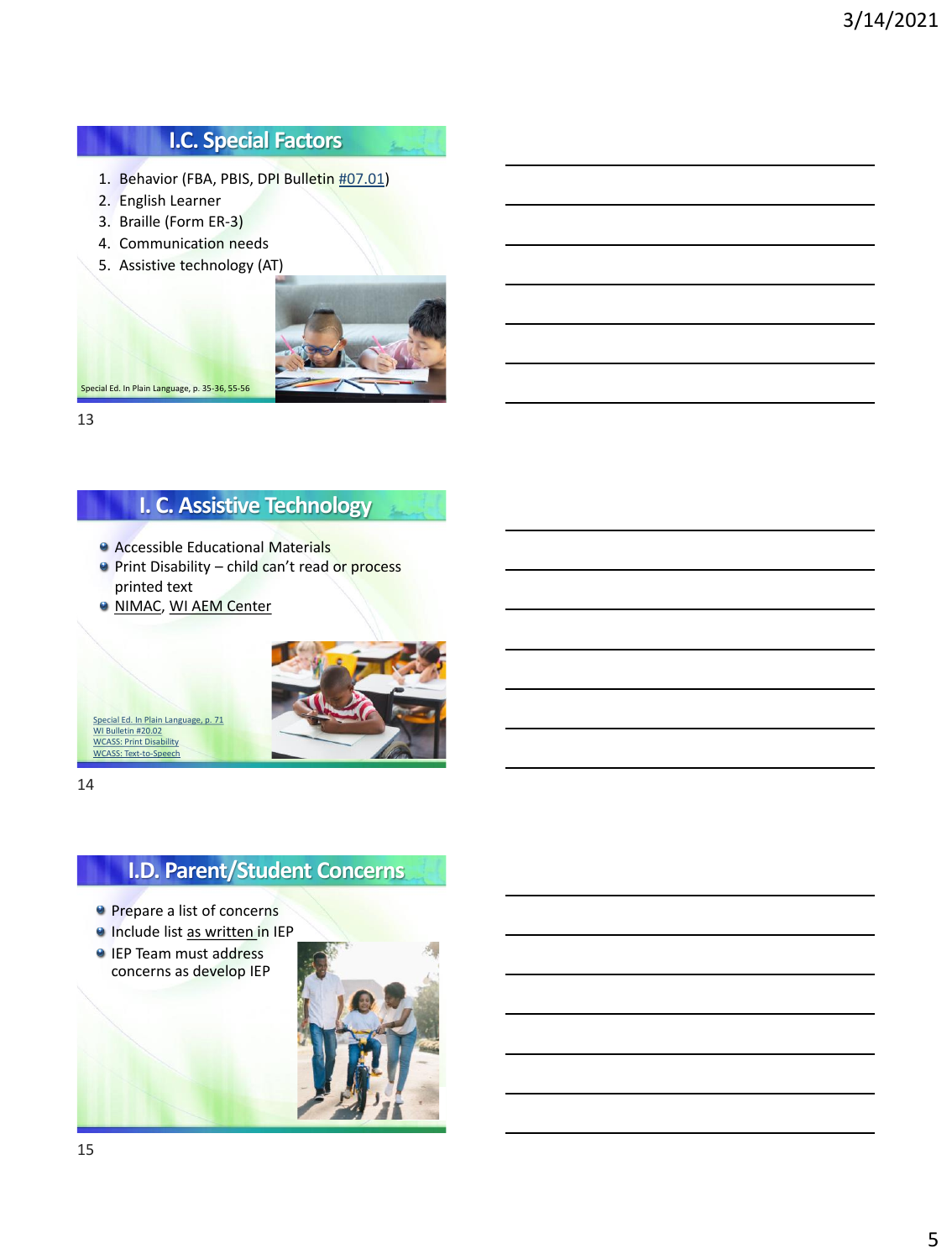# **I. E. Effects of Disability**

**HOW** the student's **Disability** affects:

- Academic achievement
- **•** Functional performance
- Access to general ed. curriculum
- Meet age/grade-level standards



16

### **I.F Disability-Related Needs**

- **Summary of all NEEDS**
- **WHY** student can NOT:
	- Achieve in academics
	- Meet functional expectations • Access the general ed. curriculum
- # NEED to link with Annual Goal



17

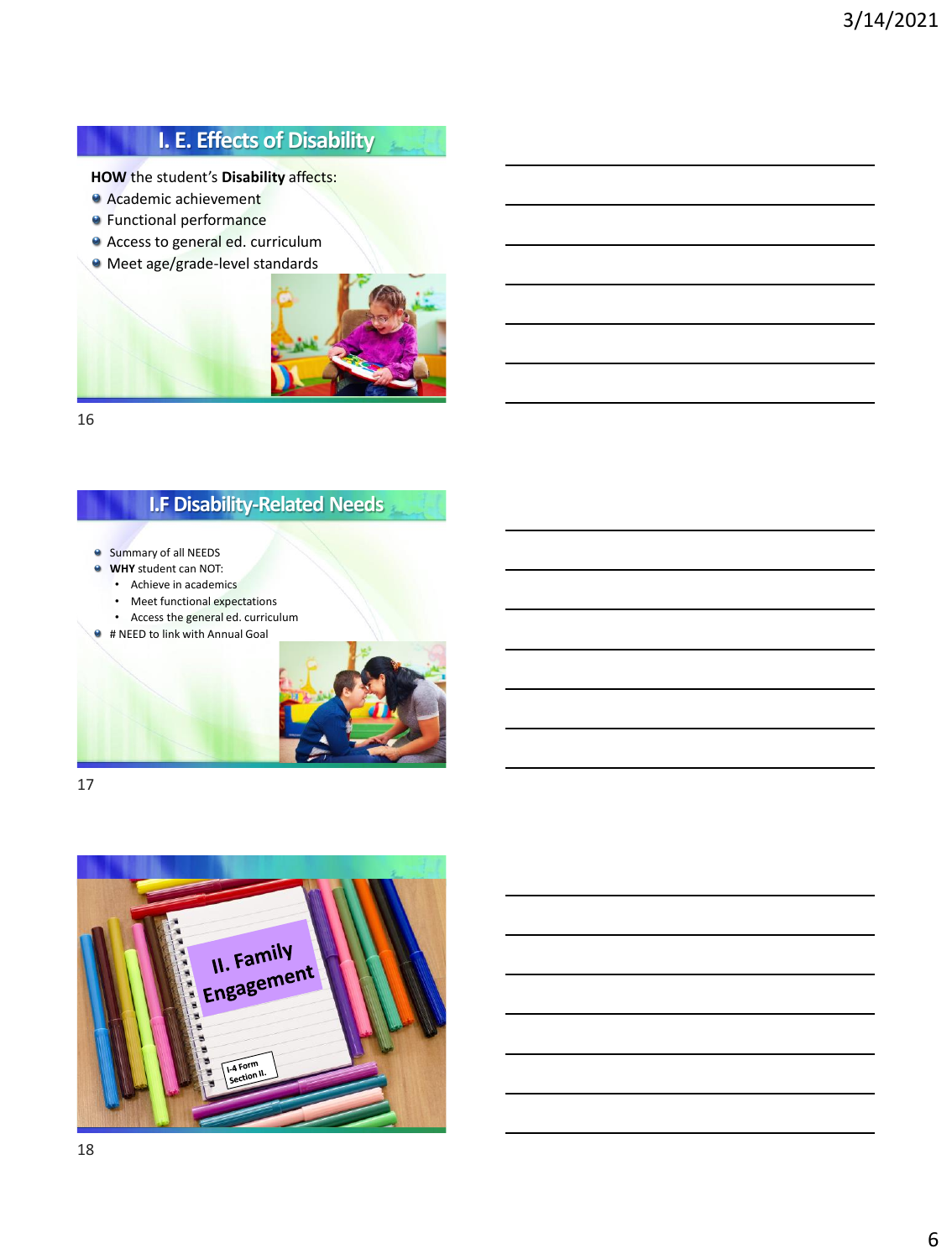### **II. Family Engagement**

 $\mathbf{z}$ 

- **Builds relationships with families**
- **P** Promotes improved student outcomes
- **Q** Links activities with Annual Goals
- **School provides**



19

# **What Comes Next?**

#### **I. STUDENT INFORMATION** A. Student Strengths

- B. Academic & Functional
- **Performance**
- C. Special Factors

**III. ANNUAL GOALS** 

- D. Parent & Student Concerns E. Effects of Disability
- F. Disability-Related Needs
- **II. FAMILY ENGAGEMENT**

#### **V. STUDENT PARTICIPATION**

**IV. PROGRAM SUMMARY** A. Supplementary Aids & Services B. Special Ed./Specially Designed Instruction C. Related Services D. Program Modifications & Supports for School Staff

#### A. General Education

#### B. Physical Education

 $\bullet$ 

20